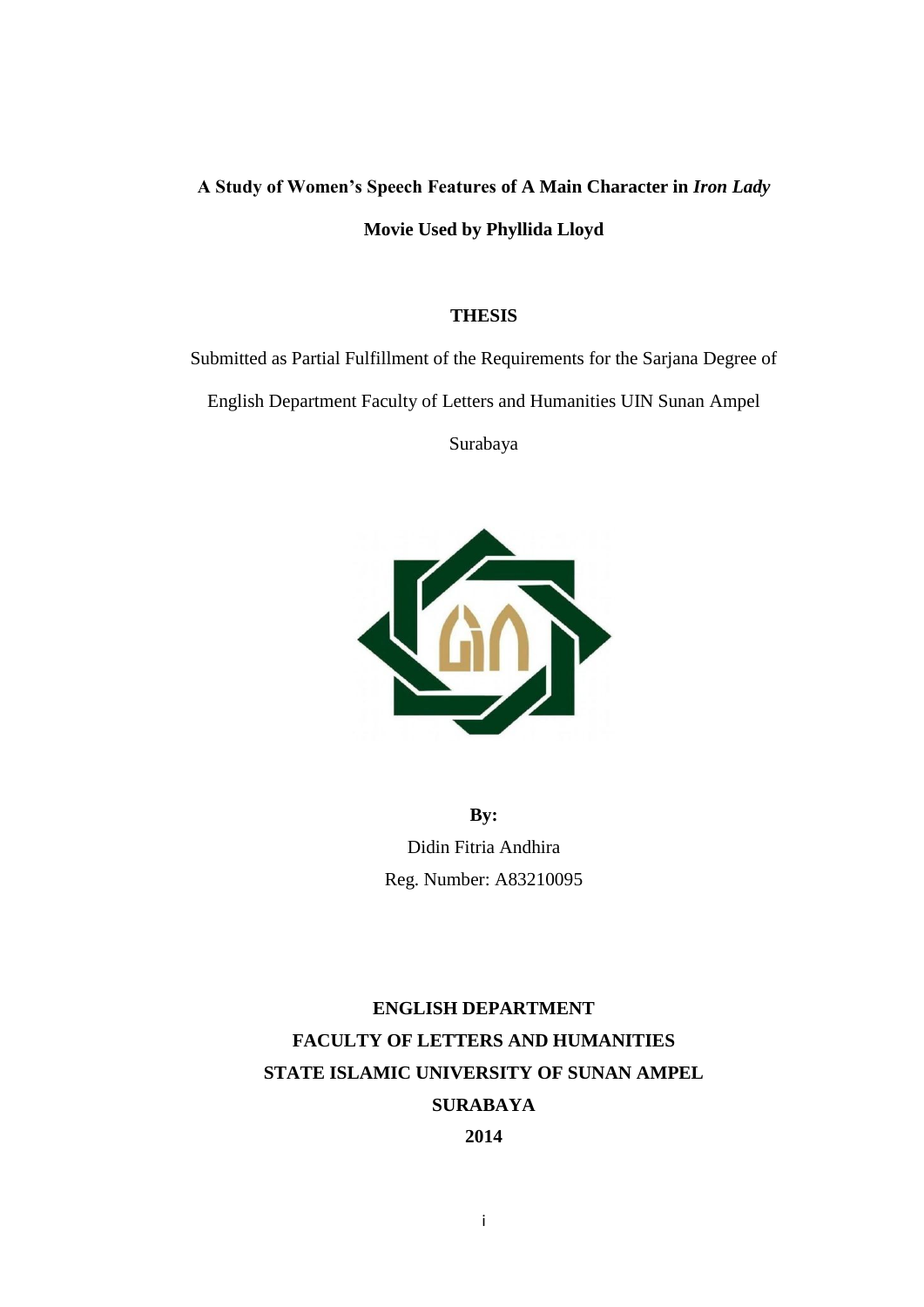# **A Study of Women's Speech Features of A Main Character in** *Iron Lady*  **Movie Used by Phyllida Lloyd**

#### **A THESIS**

Submitted as Partial Fulfillment of the Requirements for the Sarjana Degree of English Department Faculty of Letters and Humanities UIN Sunan Ampel Surabaya

**By:**

**Didin Fitria Andhira Reg. Number: A83210095**

### **ENGLISH DEPARTMENT**

### **FACULTY OF LETTERS AND HUMANITIES**

# **STATE ISLAMIC UNIVERSITY OF SUNAN AMPEL SURABAYA**

**2014**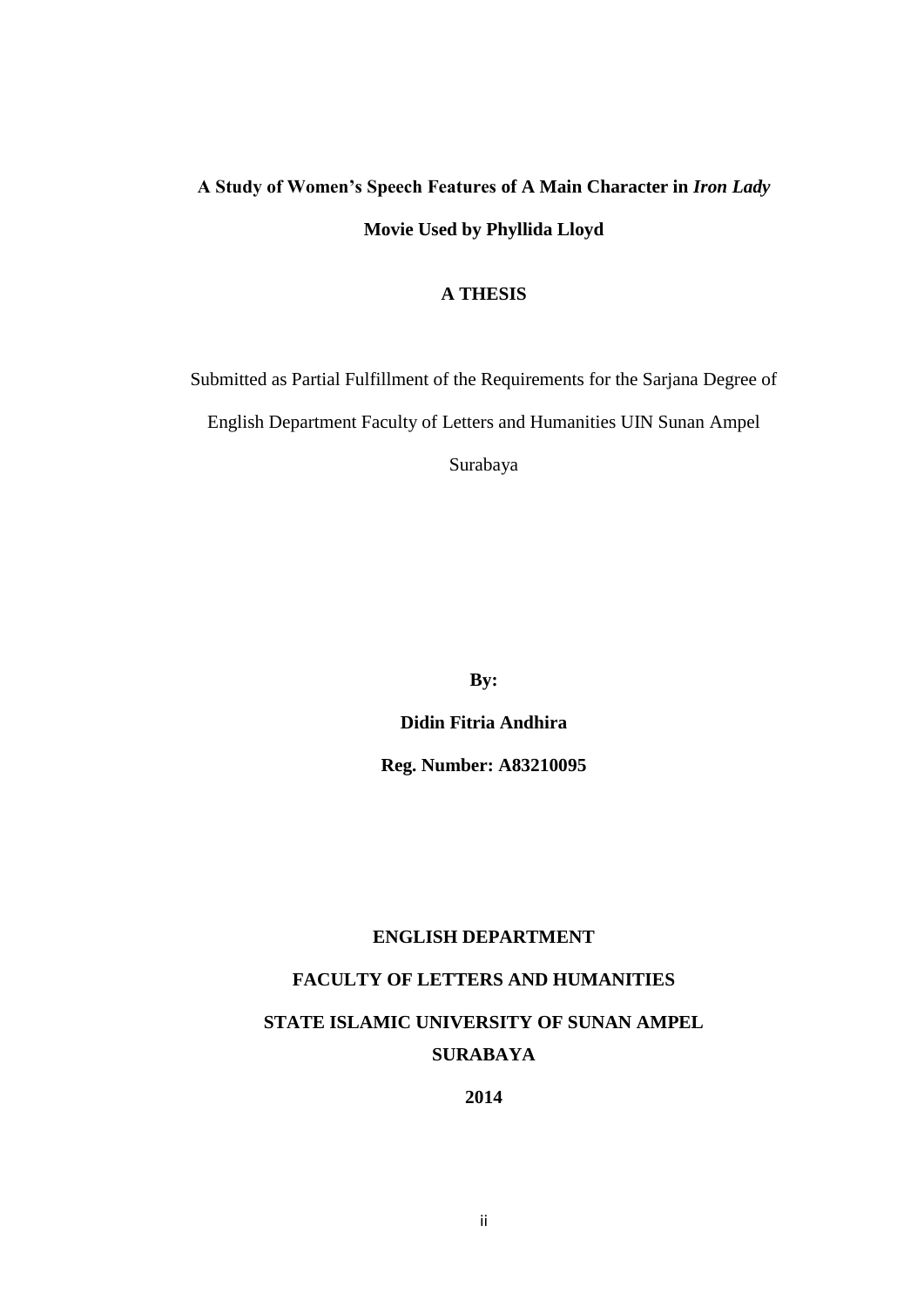# **A Study of Women's Speech Features of A Main Character in** *Iron Lady*  **Movie Used by Phyllida Lloyd**

Approved to be examined

Surabaya, 15<sup>th</sup> July 2014

Thesis Advisor,

## **Murni Fidiyanti, M.A**

### **NIP. 198305302011012011**

Acknowledged by:

Head of English Department

## **Endratno Pilih Swasono, S. Pd, M. Pd**

### **NIP. 197106072003121001**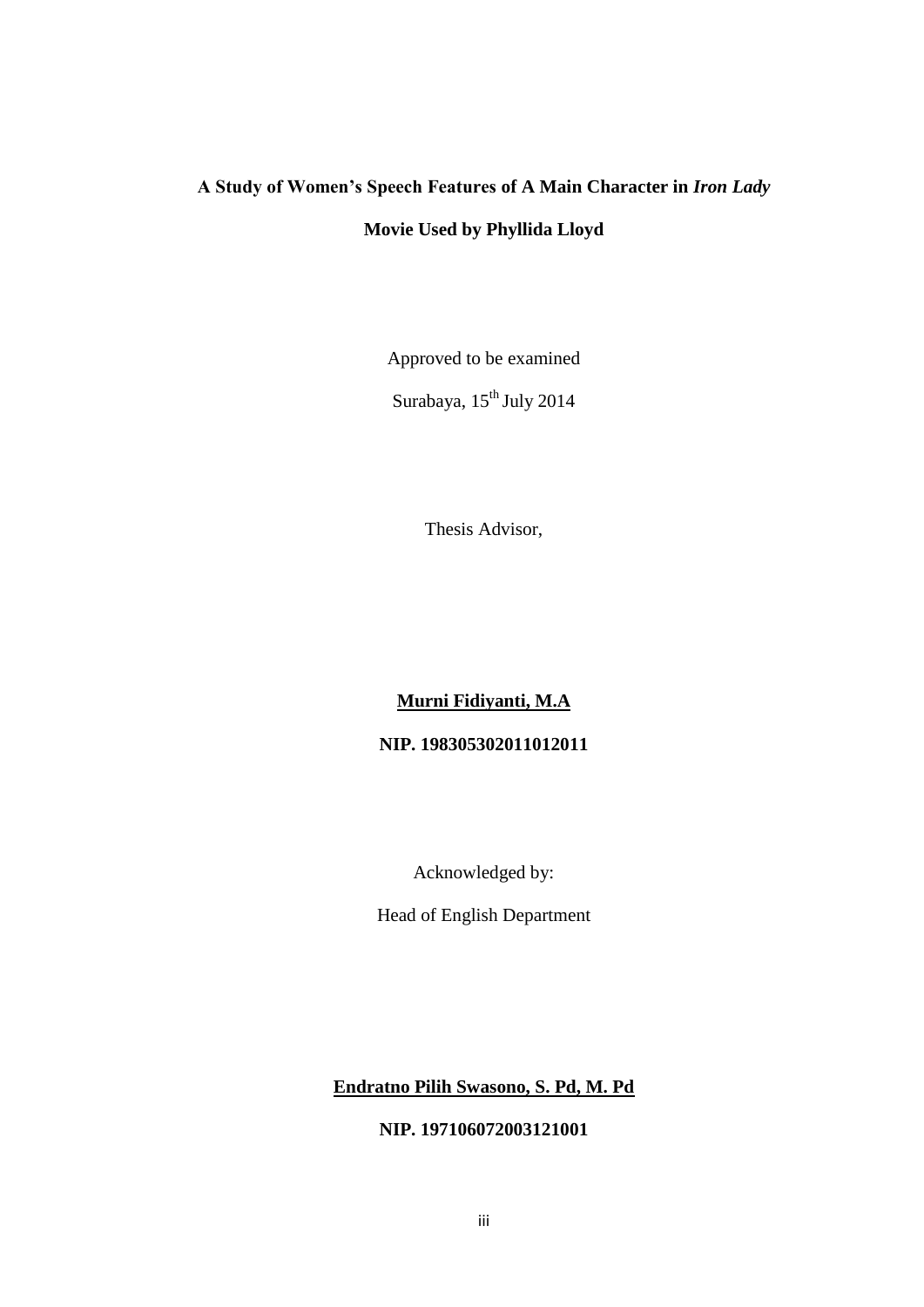### **EXAMINER APPROVAL SHEET**

This thesis has been approved and accepted by the board of examiners of English

Department, Faculty of Letters and Humanities, UIN Sunan Ampel Surabaya.

Surabaya, 15<sup>th</sup> July 2014

### **Dean of Faculty Letters and Humanities**

Dr. H. Imam Ghozali, M.A

NIP. 196002121990031002

**The Board of Examiners:**

**Head of Examination Secretary**

NIP. 198305302011012011 NIP.19690615200701151

Murni Fidiyanti, M.A Abu Fanani, S.S., M.Pd

**Examiner I Examiner II**

NIP. 197604122011012003 NIP. 196909251994031002

A. Dzo'ul Milal, M.Pd Dr.Mohammad Kurjum, M.Ag